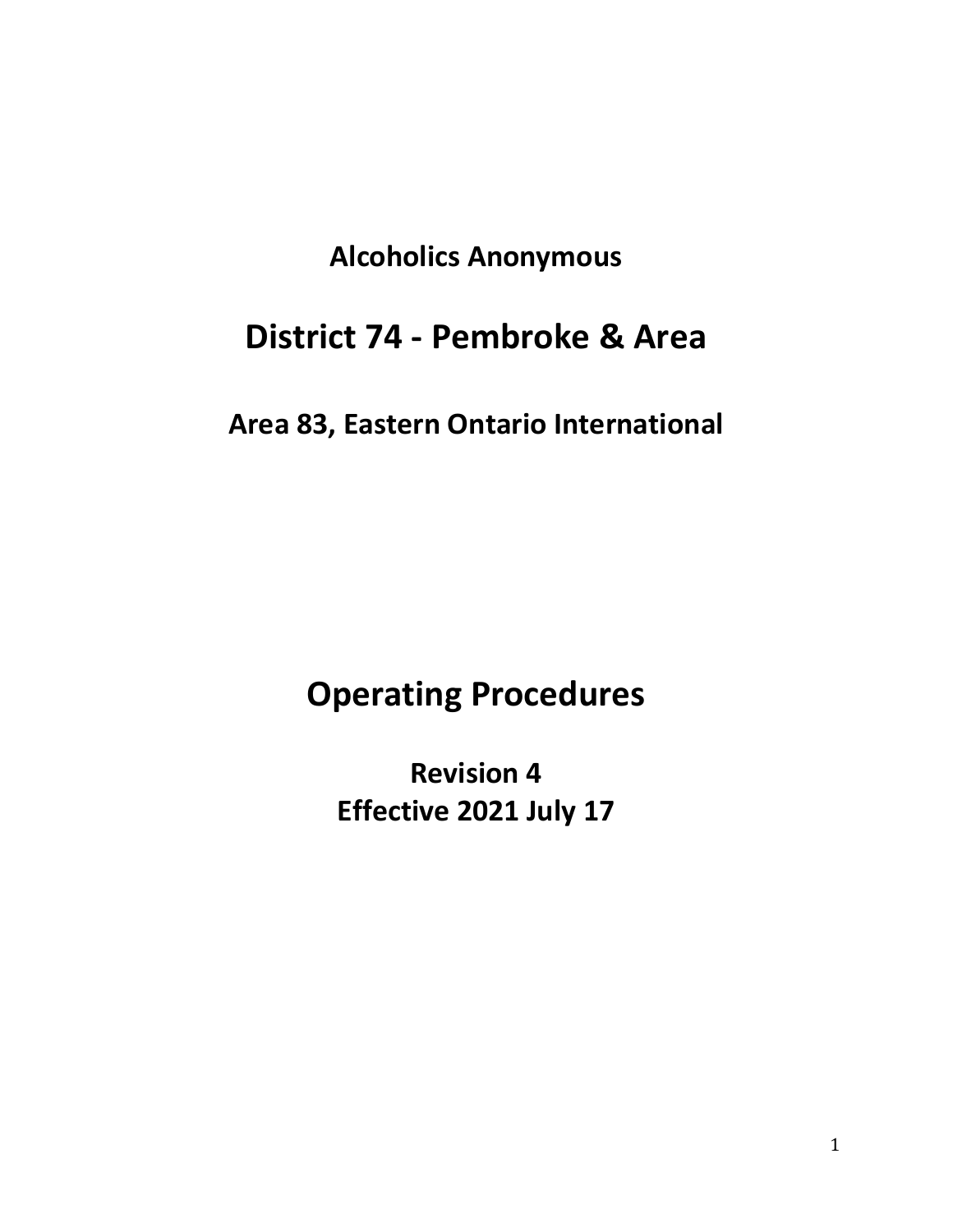# **DISTRICT 74 - PEMBROKE & AREA - OPERATING PROCEDURES**

The purpose of these Operating Procedures is to provide for the continuing successful operation of the united effort of groups in District 74 of Alcoholics Anonymous (AA). There are no rules in AA. These Operating Procedures set out what the groups have agreed upon, not what anyone has commanded them to do. All provisions of these Operating Procedures and all actions by District 74 ought to conform to the principles of the Twelve Traditions and adhere strictly to the primary purpose of Alcoholics Anonymous:

## **"TO CARRY THE MESSAGE TO THE ALCOHOLIC WHO STILL SUFFERS."**

## **DEFINITIONS**

- 1) Officials elected to the positions of DCM, Alt. DCM, Secretary/Registrar and Treasurer are known as District Officers.
- 2) Officials elected to represent their group are known as General Service Representatives (GSR). They are the group's link to the General Service Conference.
- 3) Officials elected to head committees are known as District Chairs.

All District 74 elected positions, with the exception of the Events Chair, are elected for a two-year commitment

# **1. COMPOSITION OF DISTRICT 74 SERVICE COMMITTEE**

# 1) **DISTRICT COMMITTEE MEMBER (DCM)** (DISTRICT OFFICER)

#### **Duties & Responsibilities:**

- As indicated in the Service Manual
- Represent District 74 at Area Assemblies and Area meetings

#### **Suggested qualifications:**

- Five (5) years continuous sobriety
- Background in AA service at the District level
- Two (2) years of experience as GSR

#### 2) **ALTERNATE DISTRICT COMMITTEE MEMBER (Alt. DCM)** (DISTRICT OFFICER)

#### **Duties & Responsibilities:**

- As indicated in the Service Manual under "DCM"
- Act as DCM in the absence of the DCM
- If the DCM and ADCM are both absent, a District Officer assumes the role of DCM

#### **Suggested qualifications:**

- Three (3) years continuous sobriety
- Background in AA service work at the District level
- Two (2) years of experience as GSR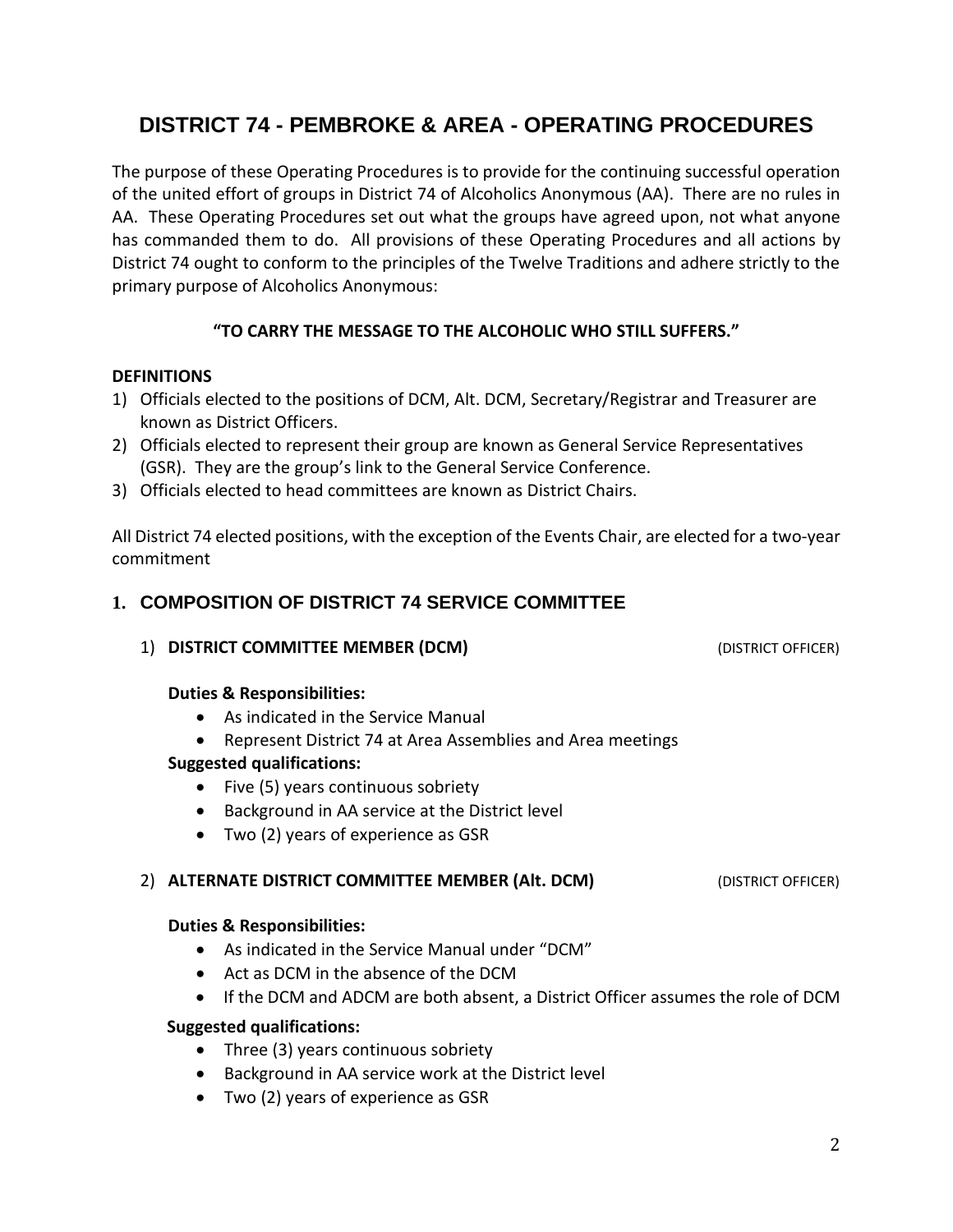# 3

#### 3) **SECRETARY/REGISTRAR** (DISTRICT OFFICER)

#### **Duties & Responsibilities of the Secretary:**

- As indicated in the Service Manual
- Keep 24 months of previous minutes on hand
- Ensure all GSRs and District Officers have a copy of these Operating Procedures
- Ensure that minutes from the monthly District meeting are prepared and distributed to the District Officers, District Chairs and GSRs in a timely fashion to allow the GSRs to share the District activity at the groups' business meetings.
- If the Secretary is absent from a District meeting, those present elect a District Officer, Committee Chair, or GSR to serve as secretary for that meeting only.

# **Duties & Responsibilities of the Registrar:**

- As indicated in the Service Manual
- Maintain a record of the groups in District 74, including the group name, meeting location, meeting time, and GSR or group contact information
- Maintain a contact information list for the GSRs, District Officers, and District Chairs, including the name, phone number, email address

#### **Suggested qualifications:**

• Two (2) years continuous sobriety

## 4) **TREASURER** (DISTRICT OFFICER)

#### **Duties & Responsibilities:**

- As indicated in the Service Manual
- Administer funds to cover expenses incurred by District 74

# **Suggested qualifications:**

- Four (4) years of continuous sobriety
- Some bookkeeping knowledge

#### 5) **WEBMASTER** (DISTRICT CHAIR)

#### **Duties & Responsibilities:**

• As indicated in *AA Guidelines on Internet* (MG-18)

# **Suggested qualifications:**

- Two (2) years of continuous sobriety
- Working knowledge of web administration and maintenance (HTML, PHP, CSS, Dreamweaver or another Web development platform)

#### 6) **HELP LINE CHAIR** (DISTRICT CHAIR)

#### **Duties & Responsibilities:**

- Manage the online system that operates the Help Line
- Monitor and report on Help Line use and outcomes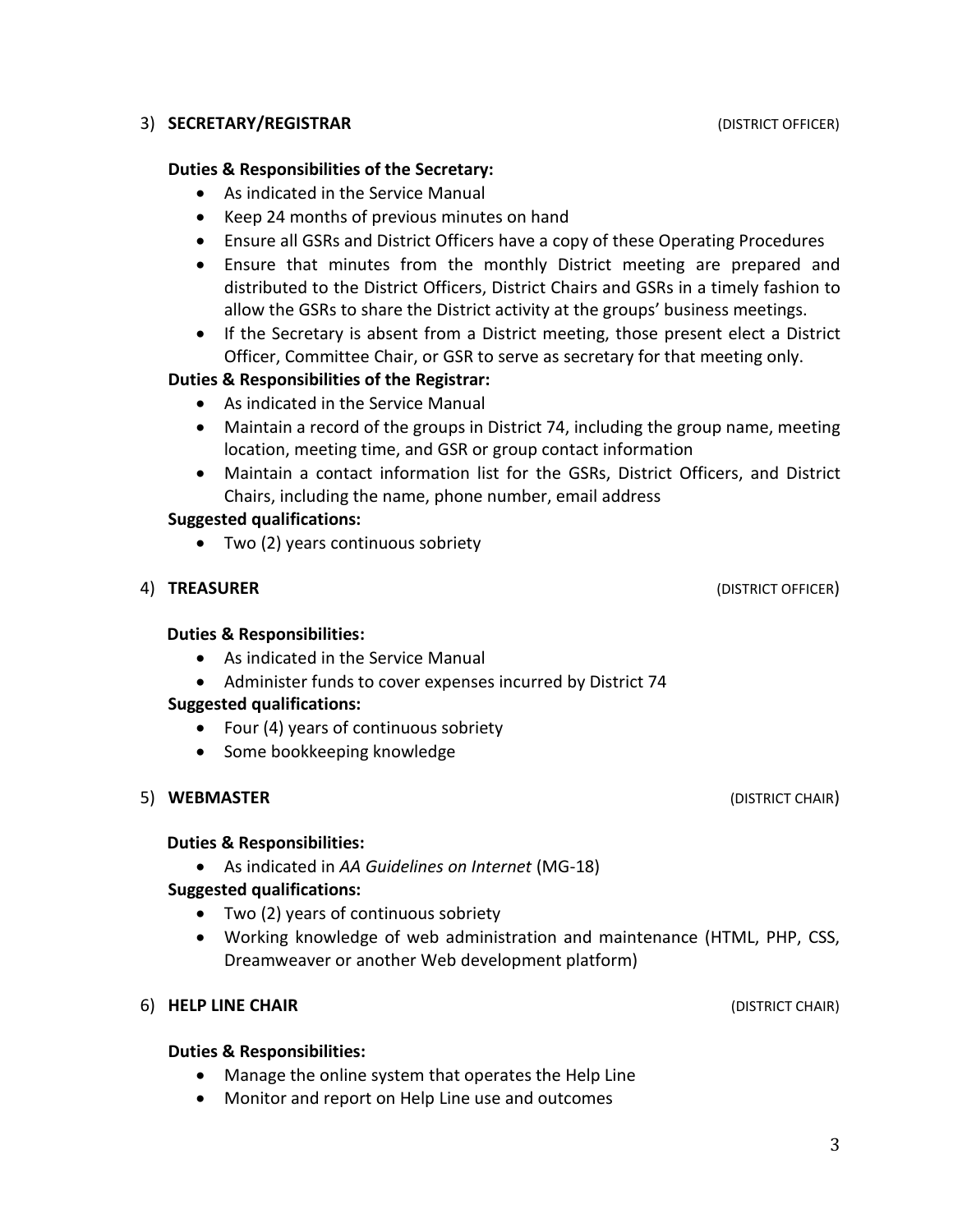• Investigate and resolve issues with the online system

## **Suggested qualifications:**

- Five (5) years of continuous sobriety
- Background in AA service
- Two (2) years experience at the District Table
- Ability to assemble and guide a team of volunteers
- Working knowledge of maintenance of online systems
- Previous experience as a volunteer with the Help Line

#### 7) **HELP LINE VOLUNTEER** (DISTRICT VOLUNTEER)

#### **Duties & Responsibilities**:

- Answer calls from the Help Line
- As the first point of contact, assess the needs of the caller and make arrangements, case-by-case

#### **Suggested qualifications**:

- Three (3) years continuous sobriety
- Background in AA service
- Familiarity with meetings offered in District 74
- Availability to respond to calls from the Help Line

#### 8) **EVENTS CHAIR** (DISTRICT CHAIR)

#### **Duties & Responsibilities:**

- Propose for review and approval by the district table, a theme and structure for the Spring Conference and other District 74 events
- Assemble and lead a committee of volunteers in planning, organizing, and holding District 74 events

#### **Suggested qualifications:**

- Three (3) years of continuous sobriety
- Organization skills and ability to assemble and lead a working committee

#### 9) **GRAPEVINE CHAIR** (DISTRICT CHAIR)

#### **Duties & Responsibilities:**

- As indicated in *AA Guidelines on Literature Committees* (MG-09) **Suggested qualifications:**
	- One (1) year of continuous sobriety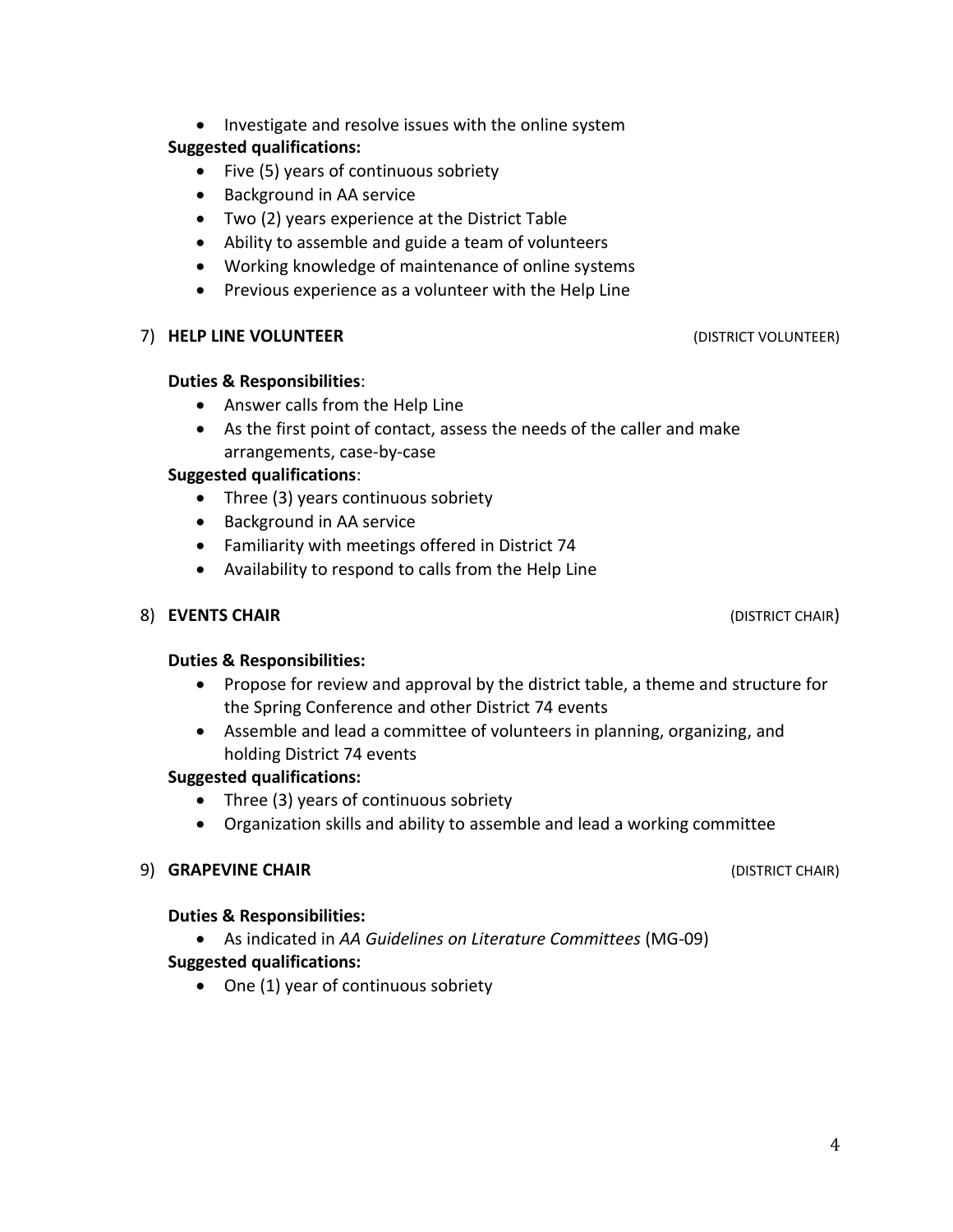#### 10) **PUBLIC INFORMATION (PI) CHAIR** (DISTRICT CHAIR)

#### **Duties & Responsibilities:**

• As indicated in the *Public Information Workbook* (M-27I) and *AA Guidelines on Public Information* (MG-07)

#### **Suggested qualifications:**

• Two (2) years of continuous sobriety

# 11) **COOPERATION WITH THE PROFESSIONAL COMMUNITY (CPC) CHAIR** (DISTRICT CHAIR)

# **Duties & Responsibilities:**

• As indicated in the *AA Guidelines on Cooperation with the Professional Community* (MG-11) and *Cooperation with the Professional Community Workbook* (M-41I)

# **Suggested qualifications:**

• Two (2) years of continuous sobriety

*Note: At the October 2020 District 74 monthly meeting, it was voted on and carried to combine PI Chair and the CPC Chair under PI/CPC Chair.*

# 12) **TREATMENT FACILITIES CHAIR** (DISTRICT CHAIR)

# **Duties & Responsibilities:**

- As indicated in *Treatment Committee Workbook, Guidelines for hospitals, treatment centers and jails* (M-40)
- Handle Bridging-the-Gap requests

# **Suggested qualifications:**

• Two (2) years of continuous sobriety

# 13) **ARCHIVES CHAIR** (DISTRICT CHAIR)

# **Duties & Responsibilities:**

- As indicated in *Archives Workbook* (M-44i)
- The archives are co-located in Pembroke at Our Lady of Lourdes Church

# **Suggested qualifications:**

- Two (2) years of continuous sobriety
- Previous AA service experience

*Note: As of the July 2021 District 74 monthly meeting, an Archives Chair is elected to serve District 74. Previously, one Archives Chair was jointly appointed by Districts 70 and 74.*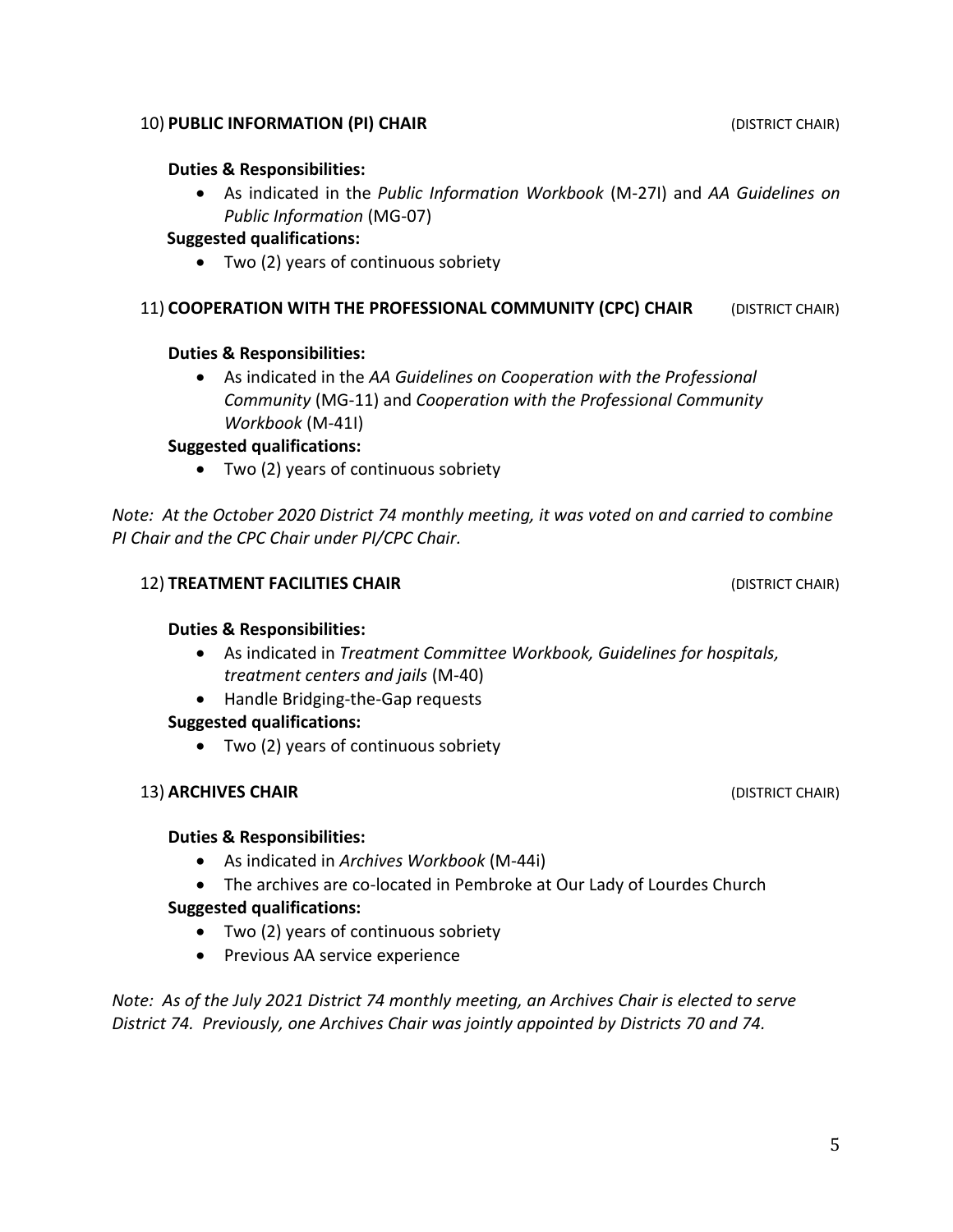#### 14) **SELF-SUPPORT CHAIR** (DISTRICT CHAIR)

#### **Duties & Responsibilities:**

- As indicated in *Self-Support: Where Money and Spirituality Mix* (F-3) **Suggested qualifications:**
	- One (1) year of continuous sobriety

#### 15) **GENERAL SERVICE REPRESENTATIVES (**GSR**)**

One GSR to be elected by each individual group, for a term determined by the group.

#### **Duties & Responsibilities:**

- As indicated in *GSR May Be the Most Important Job in AA* (P-19), GSR Kit **Suggested qualifications:**
	- As determined by group autonomy

# **2. VOTING PRIVILEGES AND PROCEDURES**

➢ **On matters representing the groups' input and direction to GSO, each group in the district has one vote.**

A group's vote may be cast by the GSR, Alt. GSR, or a group member delegated by the GSR; delegates are requested to identify themselves to the Chairperson at the start of the District meeting. If none is present, a District Officer or District Chair may cast the vote on behalf of their group.

When two or more members of a group are present, eligibility to vote for the group is determined as outlined below. Once a group member is eligible, the other group members are not eligible.

- a) If the group's GSR is present, the GSR is eligible to vote.
- b) If the group's GSR is absent, the Alt. GSR is eligible to vote.
- c) If the group's GSR and Alt. GSR are absent, a group member delegated by the GSR is eligible to vote.
- d) In the absence of a GSR, Alt. GSR or delegated group member, a group member who is a District Officer (excluding the Chairperson) is eligible to vote.
- e) A District Chair is eligible to vote on behalf of their group if no other member of that group is present.

In the event of a tie, the Chairperson casts the deciding vote.

➢ **On matters representing the District's administration of its own meetings and of District 74 activities, everyone at the District Table is eligible to vote.**

In other words:

- a) Each group's GSR, Alt. GSR, or delegated representative is eligible to vote.
- b) District Officers (excluding the Chairperson) are eligible to vote.
- c) District Chairs are eligible to vote.
- d) The Chairperson casts the deciding vote in the event of a tie.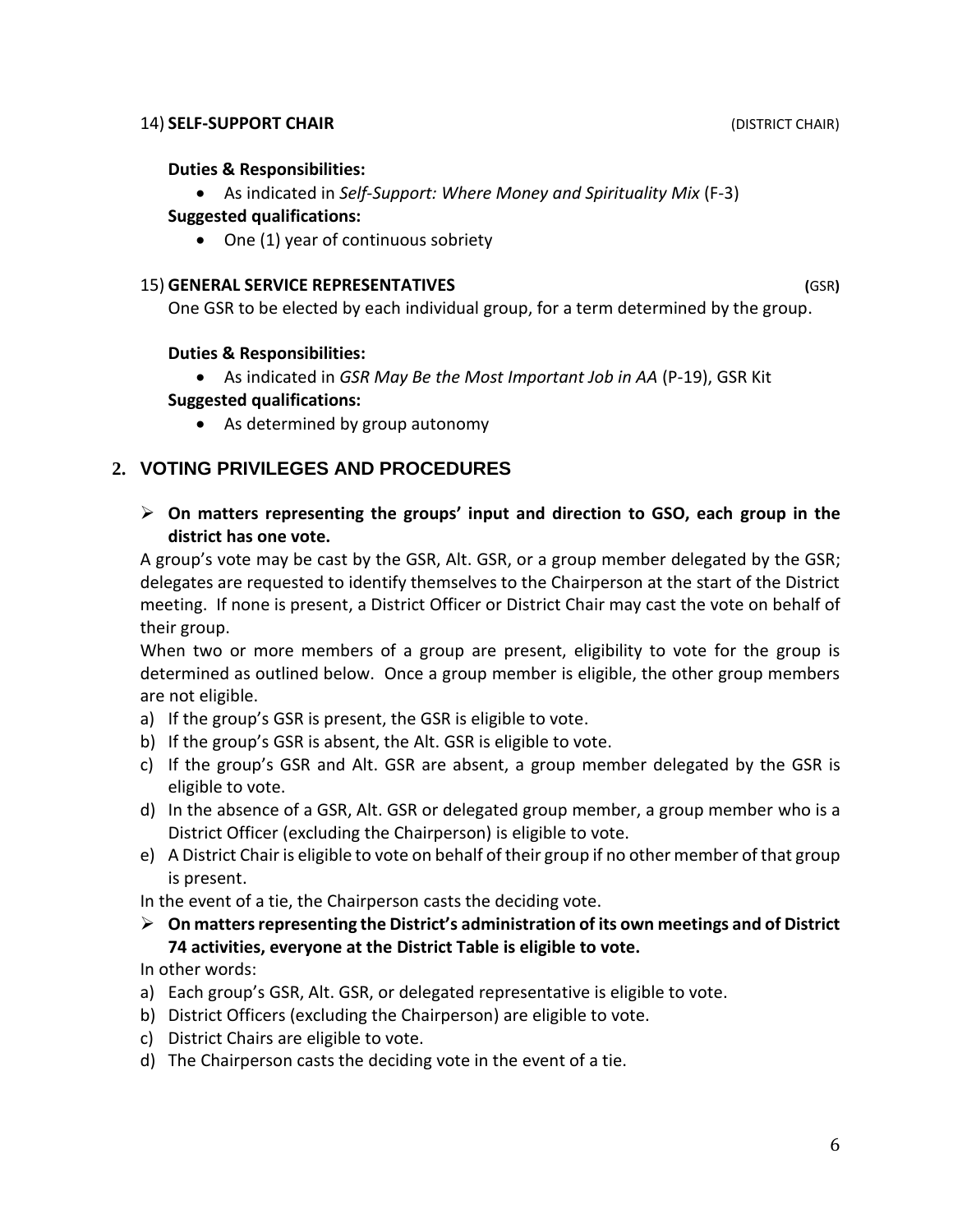#### ➢ **Decisions on Motions:**

Motions are decided by the Group Conscience of those eligible to vote, by simple majority exception for those motions requiring a two-thirds majority by *Robert's Rules* (summarized at [www.jimslaughter.com\)](http://www.jimslaughter.com/). Motions are recorded by the Secretary as carried or defeated.

## ➢ **Minority Opinion:**

A.A. has always protected the voice and opinion of the minority. After a vote, unless the voting is unanimous, the Chairperson asks minority voters if they wish to explain their position. If, after the minority has spoken, someone from the majority wishes to change their vote, that person can make a motion to reconsider. If that motion is seconded and carried by a simple majority, the discussion begins again on the original motion.

# ➢ **Calling the Question:**

During discussion on a motion, a member, once recognized by the DCM, may move to "call the question". This is a motion to end the discussion and move to the vote. This motion must be seconded, is not debatable, and requires a two-third majority to be carried. If it is carried, the Chairperson calls for a vote. This privilege should not be used too often or too early – many goods points and opinions come out in any discussion, and some voices will not be heard if discussion is prematurely cut off. The Chairperson can intervene, at their discretion, if they deem that the privilege is being used too often or too early.

# **3. ELECTIONS**

Elections to fill all District Officer and District Chair positions in **EVEN** numbered years are as follows and are held at the November business meeting for a two-year term which begins the following January:

DCM Alt DCM Self-Support Chair Webmaster Grapevine Chair Archives Chair Events Chair (elected annually)

Elections to fill all District Officer and District Chair positions in **ODD** numbered years are as follows and are held at the November business meeting for a two-year term which begins the following January:

Treasurer Secretary/Registrar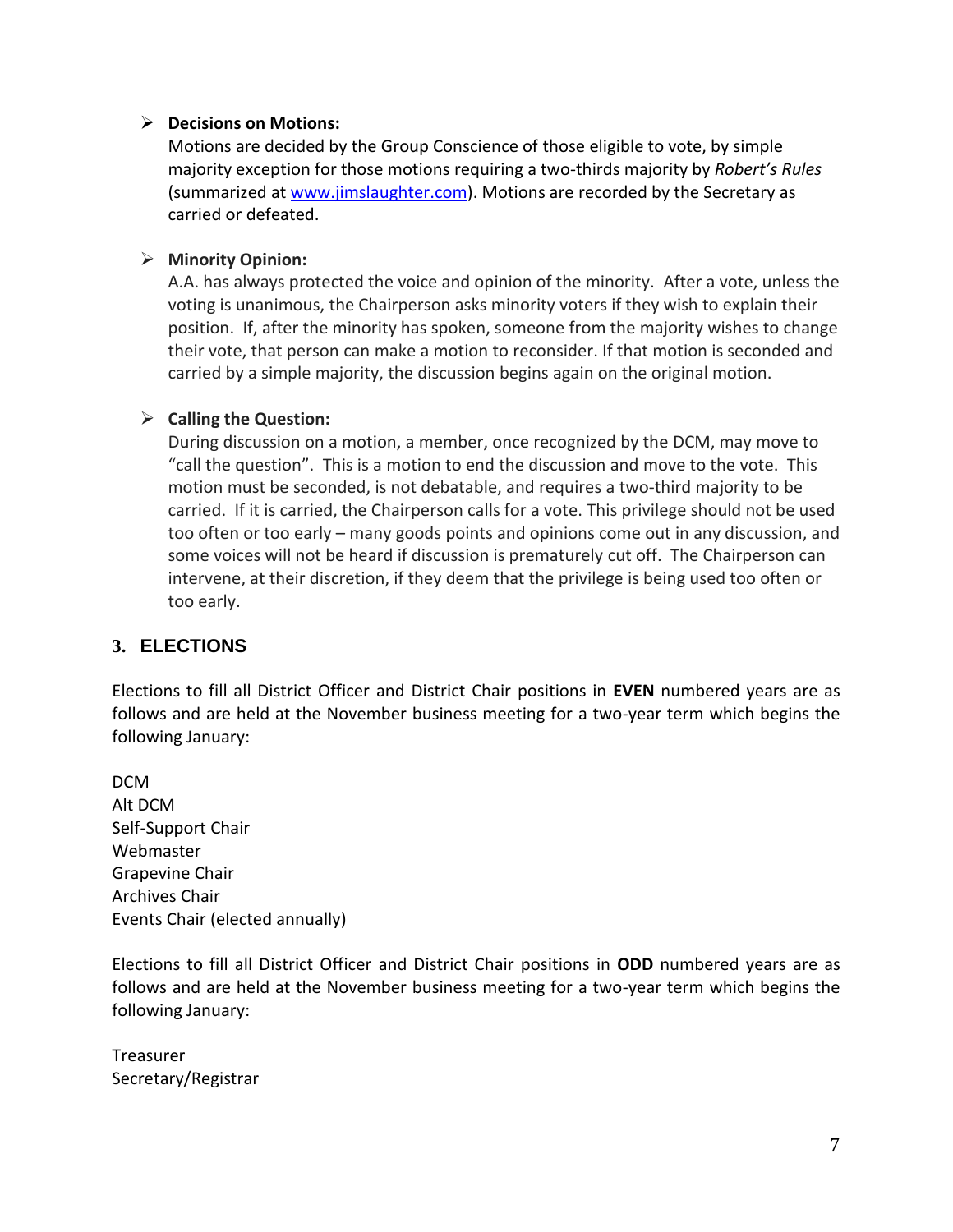Public Information/Cooperation with Professional Community Chair Treatment Chair Helpline Chair Events Chair (elected annually)

Nominations for the foregoing positions should come from the members of the outgoing District Table first, and from the floor, secondly. We should always remember that our system of rotation works best.

A vacant position can be filled by nomination and acclamation after one month if uncontested. If the nomination is contested, then elections are held at that meeting. Nominees must be present at the time of elections.

For details on conducting elections, refer to District 74's elections procedure in Appendix A.

# **4. FINANCIAL PROCEDURE**

District 74 has adopted the following financial procedure in order to support the various functions it wishes to perform throughout the year:

Cheques issued by the District require the signature of two (2) out of three (3) signing officers: Treasurer, DCM, and Alt. DCM.

Cheques received by the District must be addressed to *Alcoholics Anonymous District 74.*

District expenses are pre-approved at a monthly District meeting. Expenses that were not pre-approved may be presented at the next District meeting, however, approval is not guaranteed.

Financial statements to be produced are:

- a) Monthly statements of revenue, expenses, and bank balance; and
- b) Yearly contributions of groups.

# **5. ELIGIBILITY OF EXPENSES**

Expenses incurred by the DCM for the purpose of attending Eastern Ontario International - Area 83 Assemblies or meetings are eligible for reimbursement by the District Treasurer. The DCM provides a written report to the District Table at the next scheduled monthly meeting. When attending the Assembly at the District's expense, the DCM is required to attend the business functions of the Assembly on Sunday.

Expenses incurred by GSRs for the purpose of attending Area Assemblies, Area Committee Meetings, Conferences, and so on are the responsibility of their respective group conscience.

# **6. PRUDENT RESERVE (District & Conference)**

The District 74 prudent reserve is an amount of money set aside to meet our District's operational expenses for 6 months in the event that contributions decrease or stop.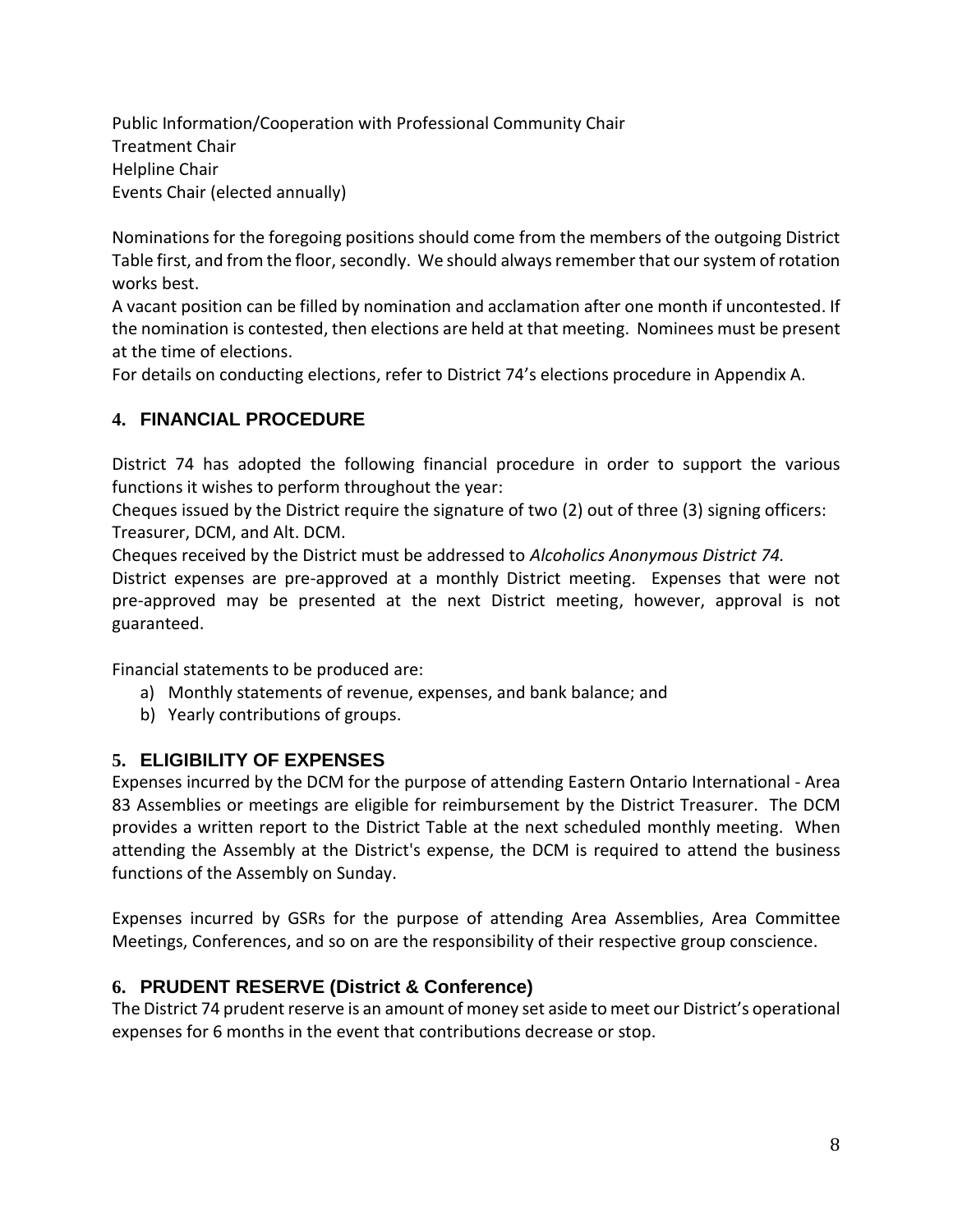The District 74 prudent reserve is to be no less than \$2000.00. Of this amount, a prudent reserve of no less than \$1000 is to be set aside for the conference. The prudent reserve is clearly defined in the Treasurer's report.

# **7. MEETINGS and ATTENDANCE**

The District meets at least once a month, on the third Saturday of the month. In courtesy, the Chairperson should introduce any visitors and briefly discuss the agenda. Special meetings may be called by the Chairperson in the event of an emergency, or at the request of two-thirds of the District Table (GSRs, District Officers, and District Chairs); such a request will be submitted in writing to the Secretary at least 48 hours before the meeting time requested.

A GSR, District Officer, or District Chair who is absent for three (3) or more consecutive District meetings will be contacted by the DCM to see if they are still able to fulfill their role and have an interest in service work at the District level.

Any member of Alcoholics Anonymous is welcome to attend the monthly District business meeting as a visitor. When a GSR is unable to attend, the GSR makes arrangements for a representative of their group to attend, whenever possible. Any member may represent their group when their GSR or Alt-GSR is absent, provided they identify themselves to the Chairperson as their group's representative for that meeting.

Matters regarding District 74 are discussed at District and, whenever possible, taken back to the groups.

District correspondence is to all GSRs, District Officers, and District Chairs.

In the event that a District Officer OR District Chair leaves their position before their term is over, an eligible volunteer can be appointed immediately, on an acting basis, until the position is filled by acclamation or election.

# **8. MEETING CONDUCT**

# **Rules of Order, adapted from** *Robert's Rules of Order*

(Source: District 10 Operating Guidelines, November 2014)

The DCM, or, in their absence, the Alt. DCM or, in the absence of both, the Secretary is the Chairperson of the meeting, calling order and being responsible for following the agenda.

Following each presentation on the agenda, the Chairperson opens the forum for questions by officially asking if there are comments or questions.

In order to obtain the floor, those wishing to comment or ask a question are to make it known to the Chairperson by raising their hands. The Chairperson maintains a list of those wishing to speak.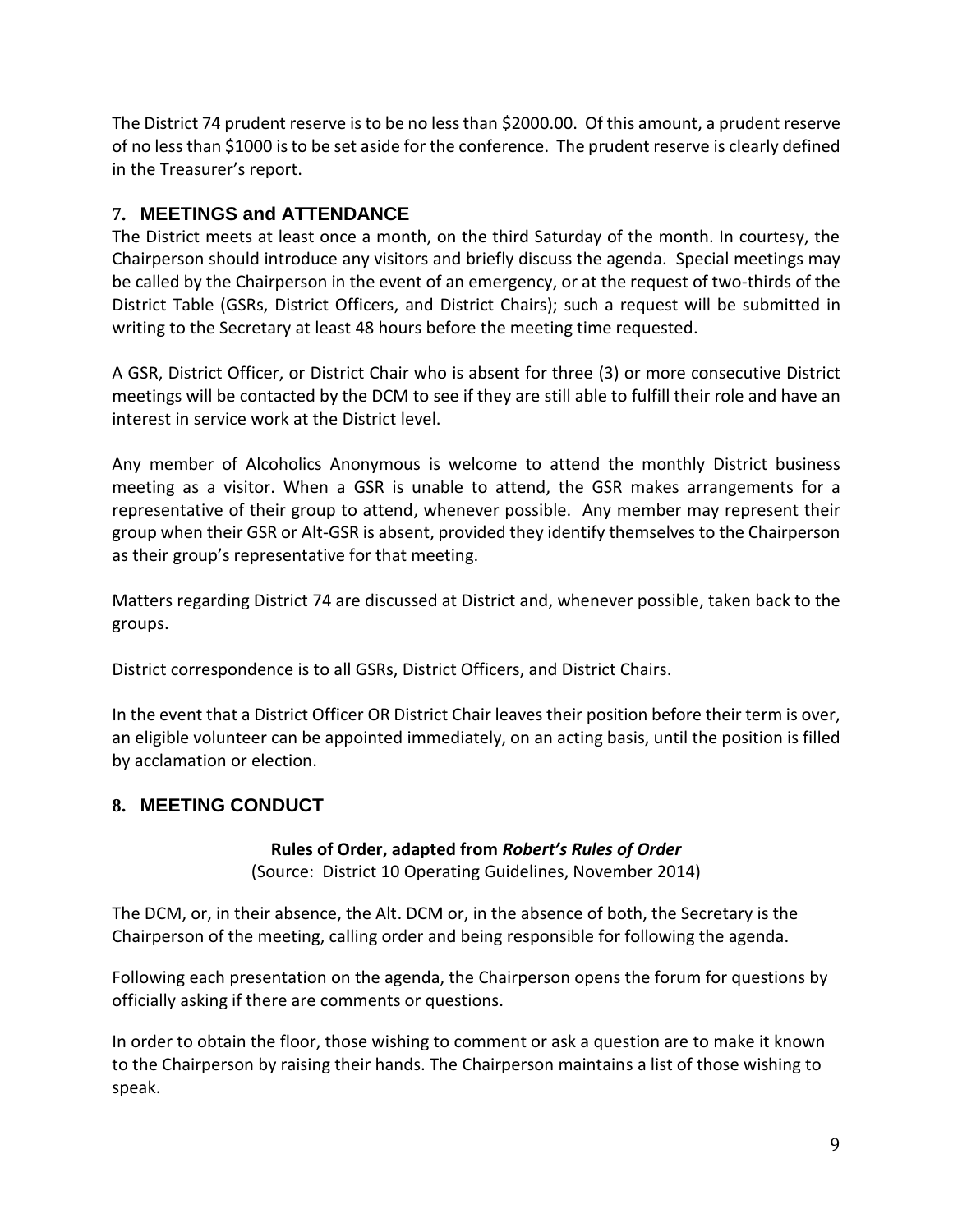The Chairperson systematically calls out the names on the list in the order that they were recorded. The person then asks their question, directing their question to the Chairperson. The presenter then answers the question directing their answer to the Chairperson.

Only one person is to have the floor at a time. Others are not to speak until the Chairperson recognizes them to do so.

No member may speak twice on the same issue until all others wishing to speak have had their turn. It is the Chairperson's responsibility to ensure that this occurs.

All comments are to be courteous in language and decorum, never personalized but rather relating to concerns of the subject under discussion.

It is the Chairperson's responsibility to maintain order and to intervene with a point of order statement when these rules are not respected.

# **9. MEETING LISTS**

A District-approved meeting list is available on our web site [www.pembrokeaa.org](http://www.pembrokeaa.org/) for anyone to print. This meeting list is not to be altered by users. It is updated monthly based on the information provided to the Webmaster, unless the changes are extraordinary in number. Anyone who is unable to print the meeting list should contact the Public Information Chair.

# **10. AMENDMENTS TO THESE PROCEDURES**

Any District Officer, District Chair, or GSR who has secured approval from their group may propose an amendment or revision of these procedures. The proposed amendment or revision should be submitted to the District Secretary in writing, 30 days before the District meeting when the proposal is to be discussed.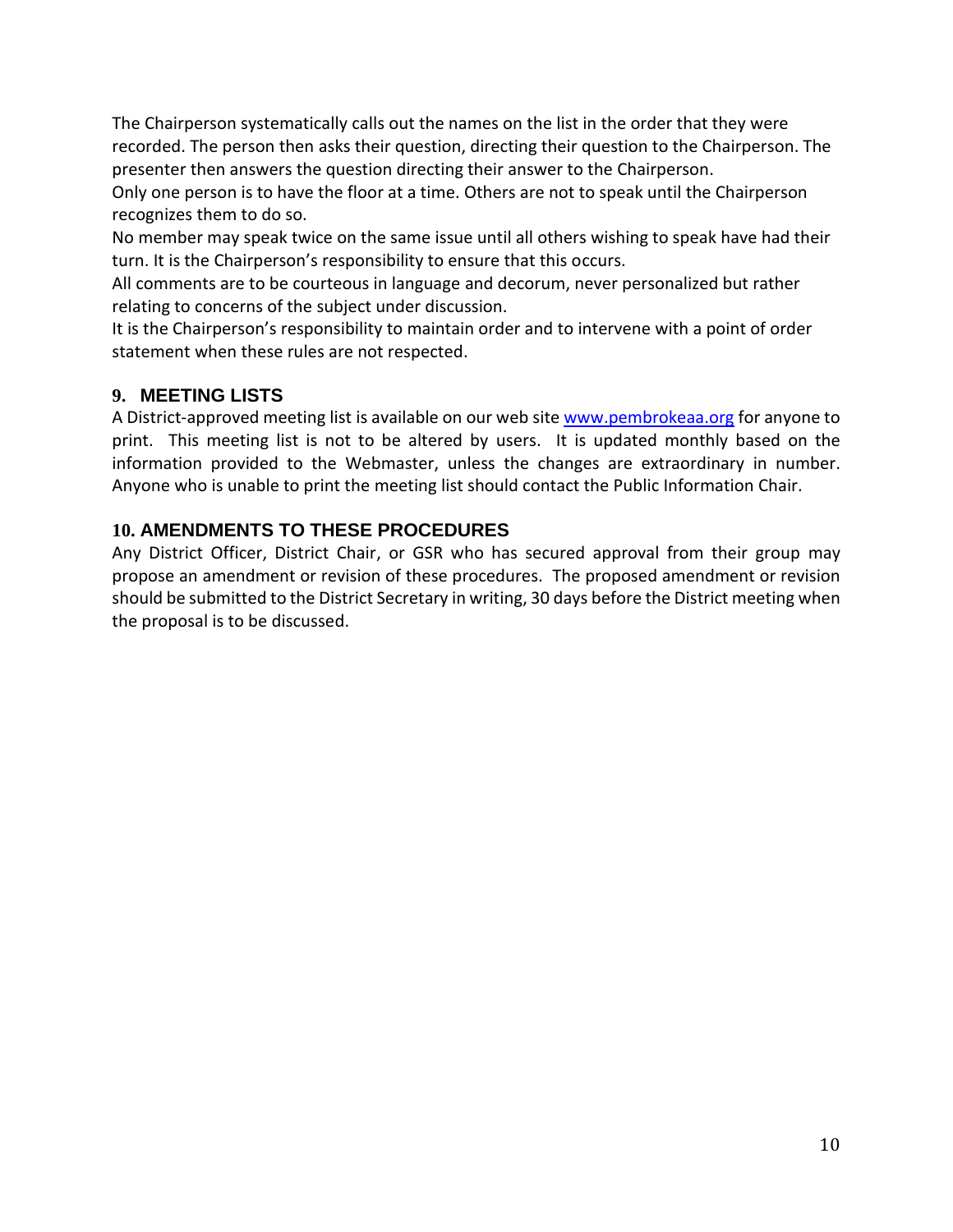# **APPENDIX A: DISTRICT 74 ELECTION PROCEDURES (March 2014)**

The purpose of this procedure is to describe the election process for the District Committee Officers and Chairs of District 74.

The goal of this procedure is:

- 1. To provide a written guideline to those supervising the election process.
- 2. To ensure that the election of District Officers is carried out on a consistent basis from term to term.
- 3. To eliminate the possibility of complaints or challenges from the District about conflicts of interest or improprieties in the election process.
- 4. Elections are intended to be in November of each year.

This guideline is intended as a reference only, and does not, in any way, supersede the District's Operating Procedures. Acceptance of this process is a matter of the District's group conscience.

# **District Officers in Order of Election**

District Committee Member Alternate District Committee Member Treasurer Secretary/Registrar Public Information/Cooperation with the Professional Community Chair Treatment Facilities Chair Grapevine Chair Helpline Chair Webmaster Chair Archives Chair Events Chair Self-Support Chair

Since the current District Committee is eligible to stand for election to positions in the new term, they cannot, in any way, be associated with the running of the election. The District Committee Member shall ask a member who has experience in service work to facilitate the election, preferably someone outside of District 74.

1. A motion is passed to decide if the election will be by simple majority or Third Legacy procedure (2/3 majority).

# **Simple Majority**

- 2. Ballot counters will be needed. They are to be members who do not have a vote and are not standing for a position.
- 3. The Secretary is asked how many votes there are from the attendance sheet.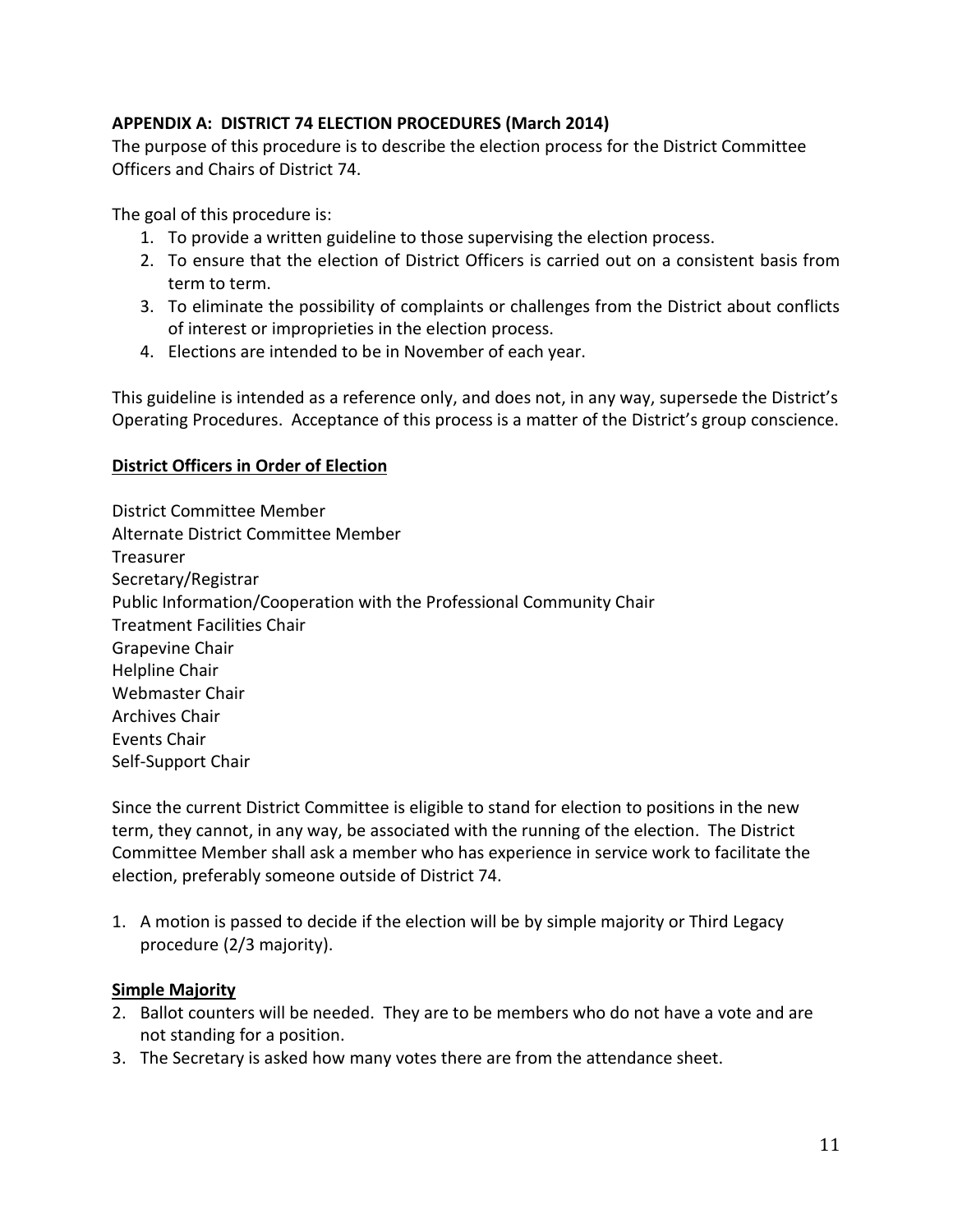- 4. The Election Chair then proceeds to ask for Nominations for each position (one at a time) in the order they are listed above. When nominations for each position end, then each person is asked if they are willing to stand. Each candidate shall give a brief verbal resume.
- 5. Where there is only one person for a position that person is acclaimed.
- 6. When the election process has ended a motion is made to destroy the ballots.

# **Third Legacy**

If the Third Legacy Procedure is decided upon for the election, then the Eastern Ontario International Area 83 Election Procedures process or the Service Manual of Alcoholics Anonymous could be used.

The District Operating Procedures state that nominations for District positions should come from the members of the outgoing District Table first, and then from the floor.

# **ALWAYS REMEMBER THE SPIRIT OF ROTATION**

# **ELECTION GUIDELINES**

- 1. Call for a motion from the floor to use the  $3<sup>rd</sup>$  Legacy procedure. If this motion is defeated then simple majority will be used.
- 2. Get a list of chairs that will need to be filled.
- 3. Call for nominations from the floor one position at a time usually starting with the DCM's position. Nominations do not need a seconder but members nominated are asked if they are willing to stand.
- 4. If only one member is willing to stand for a position that member will go in by acclamation.
- 5. If more than one member is willing to stand, candidates give a brief history of themselves and why they are the best person for the job.
- 6. Ask the Table if a show of hands or written ballot is preferred for voting purposes.
- 7. **After the vote is tallied and simple majority is used,** if one (1) member has one (1) vote more than 50% of votes that person is elected. If there is a tie, then a motion from the floor will be called to go to the hat. If the motion is defeated, then there will be another vote.
- 8. **After the vote is tallied and 3rd Legacy is used,** if one (1) member has two thirds of the total votes cast, that person will be elected. If there is no member that has two thirds of the votes, all names stay in and there is another vote. If the second vote gives one (1) person two thirds of the votes, that person gets elected. If there still isn't two thirds, and there are more than two (2) people running, only the candidates with at least one fifth of the votes will remain in the election. If after the third vote one (1) member has two thirds of the vote, that member will be elected. If after the third vote no member has been elected and there are more than two (2) members remaining, only the candidates with at least one third of the votes will remain. After the fourth vote if no member has two thirds of the vote then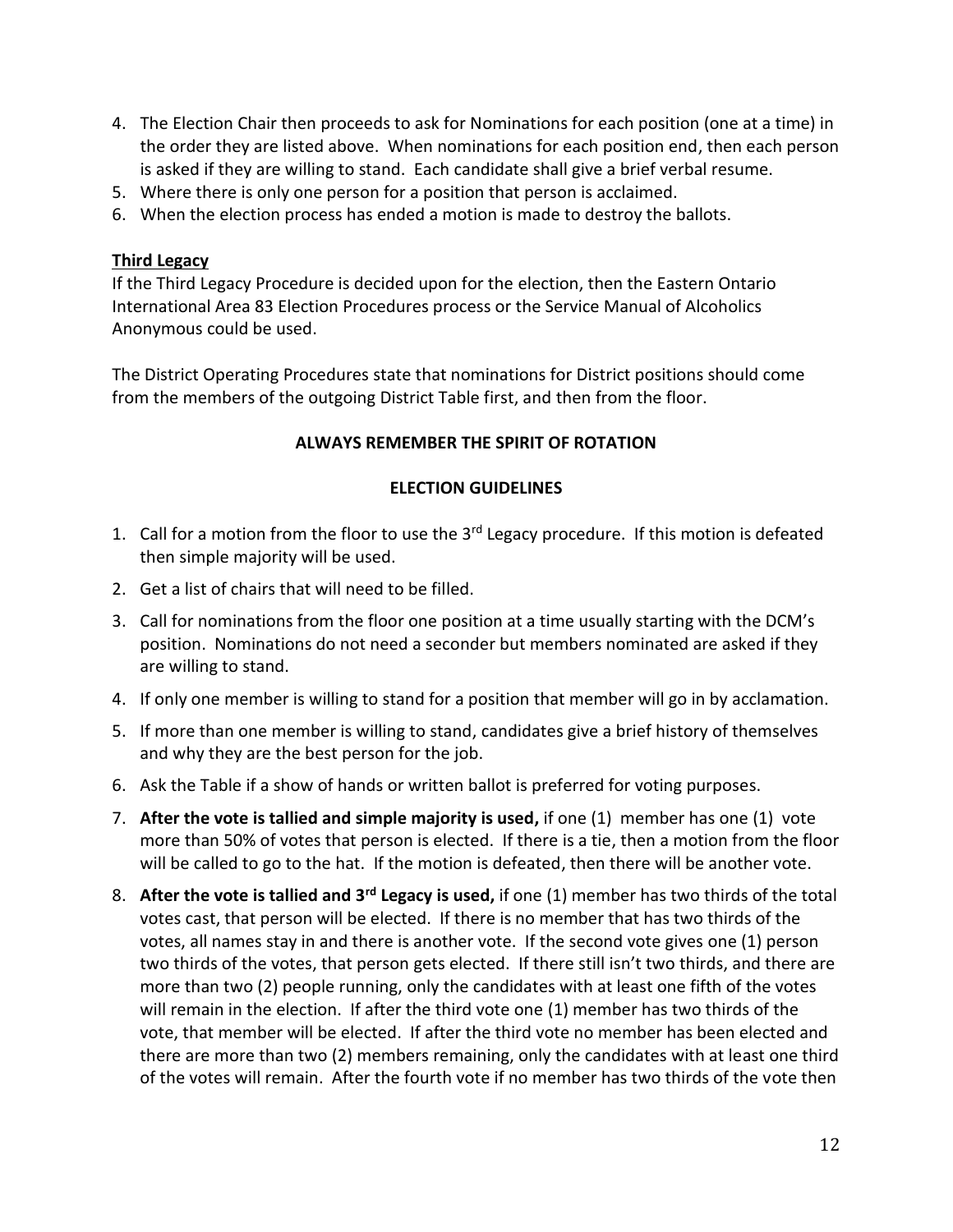there will be a call for a motion from the floor to go to the hat. If that motion is defeated there will be a fifth vote. If no member has two thirds of the vote after the fifth vote, then we go to the hat. If there are only two (2) members running for a position, neither gets removed from the vote.

- 9. If no member is willing to stand for any position, that position should stay open and the GSRs report back to the groups about whatever chairs need to be filled for the upcoming term.
- 10. Members should be present or at least have a written statement saying they are willing to stand for whatever position they might get nominated for.
- 11. Ask for a motion from the floor to accept these guidelines.